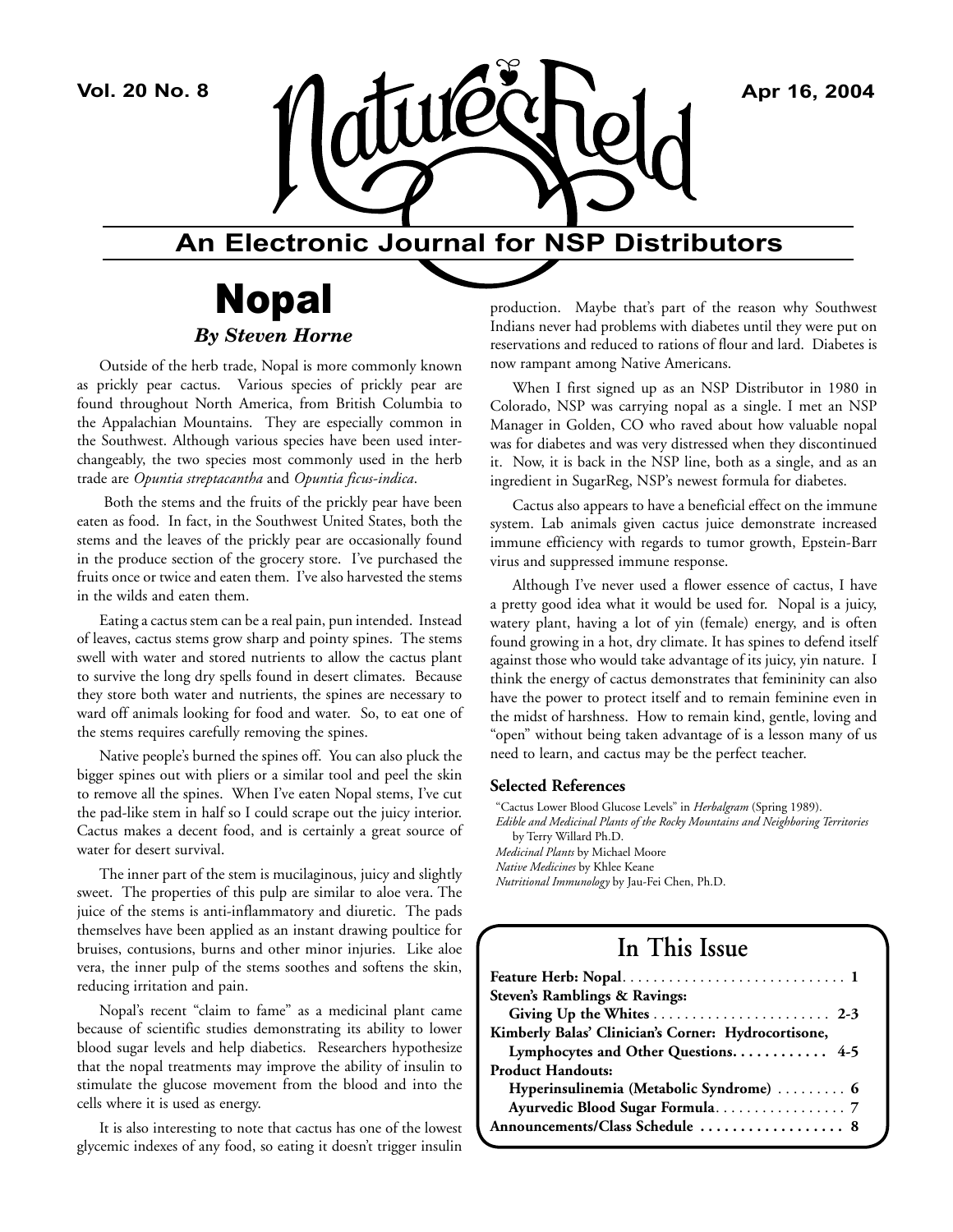

## **Steven Horne's Ramblings and Ravings**

# Giving Up the Whites A Personal Odyssy

In 1981, I attended a seminar in Colorado sponsored by *Mother Earth News* (which I read avidly for many years). One of the speakers talked about giving up the whites (refined sugar, bleached white flour, shortening, etc.) and replacing them with healthier substitutes. He said that white may be a symbol of purity in religion; but when it comes to nutrition, white is a symbol of sickness and death. My experience has shown this is generally true.

In this article, I want to focus on refined white carbohydrates, but I'm not going to lecture you on why they are bad for our health. You probably already know that or you wouldn't be reading this newsletter. But, there is a big difference between knowing something and practicing it. Just about everyone "knows" junk food isn't good for them, but they still eat it.

This point was brought home to me very strongly several years earlier, while living in Spokane, Washington. My wife and I were invited to dinner by a nutritionist who taught at the local college. She prepared a healthy meal of natural, whole foods and told us how she couldn't understand her colleagues. She said they were studying the damaging effects of "junk food" and then took breaks for coffee and donuts.

So, I've decided to forego quoting research about the health hazards of refined carbohydrates. Instead, I'm going to tell my story. I'm going to tell you about the challenges I faced in giving up these unhealthy whites and the benefits I derived from doing so. Hopefully, my story will provide some practical advice and encouragement for those seeking to improve their diet.

I began switching to whole grains and natural sweeteners in the late 1970s, but I still ate white flour and products containing refined sugar quite often until the early 1980s. It was in 1983, while working with Dr. C. Samuel West, at the International Academy of Lymphology, that I finally got both the information and motivation I needed to eliminate the white carbs from my diet. It was after I went to see Grace Larsen, an iridologist, at Larsen's Herb Shoppe in Orem, Utah. She told me I was "prediabetic" and something inside of me got serious and said, "it's time to really give up the refined carbohydrates."

Dr. West's teachings helped. He taught about the difficulty of giving up unhealthy food by focusing on what you can't or shouldn't be eating. Instead, he encouraged people to focus on the positive. Eat what you know is healthy for you first, and then, if you still crave the junk food, have some once in a while. From my subsequent studies in human emotions and psychology, I've learned he was very right. The moment you decide you can't have something, it can become an obsession. Trying not to think about something forces you to think about it. So, in order to eliminate refined carbs from my diet, I had to focus on the positive—that is, I had to focus on what I should be eating, not on what I shouldn't.

#### **Beating the Sugar Cravings**

When you've got a sweet tooth, and you're craving those carbs, you've got to start by eating healthier versions of the foods you're used to. This is exactly what I did. Instead of white flour and white rice, I ate whole grains—whole wheat, brown rice, millet, oats, etc. Instead of refined sugar, I used unpasteurized, unprocessed honey, grade B maple syrup, fruits, and unprocessed, raw sugar.

I also decided to tell myself that I wasn't giving up the white carbs entirely. I was simply fasting from them. In other words, I didn't tell myself I couldn't ever have them again as long as I lived. Instead, I went on a white carb fast—that is, I decided to go two weeks without eating these foods, then if I wanted some of them I would have them.

I was very diligent about this and adopted a zero tolerance. This is not as easy as it sounds, because these white carbs are hidden ingredients in many food products. I had to read labels carefully, and really watch myself in restaurants. Sometimes, it was hard to find something I could eat.

I soon discovered that I could break the physical addiction to refined carbs in about two weeks. I stopped craving them physically during my fasts. Not only that, but I quickly started to feel better. The first change was not physical, it was mental. When I gave up refined carbohydrates, I felt like I was coming out of a mental fog. I could see things more clearly, I could absorb new concepts more easily, too. I also noticed that my energy level became more stable. The rewards were very apparent.

However, I quickly learned that overcoming the physical addiction was only the beginning. The emotional and social addictions, especially to sugar, were much harder to overcome.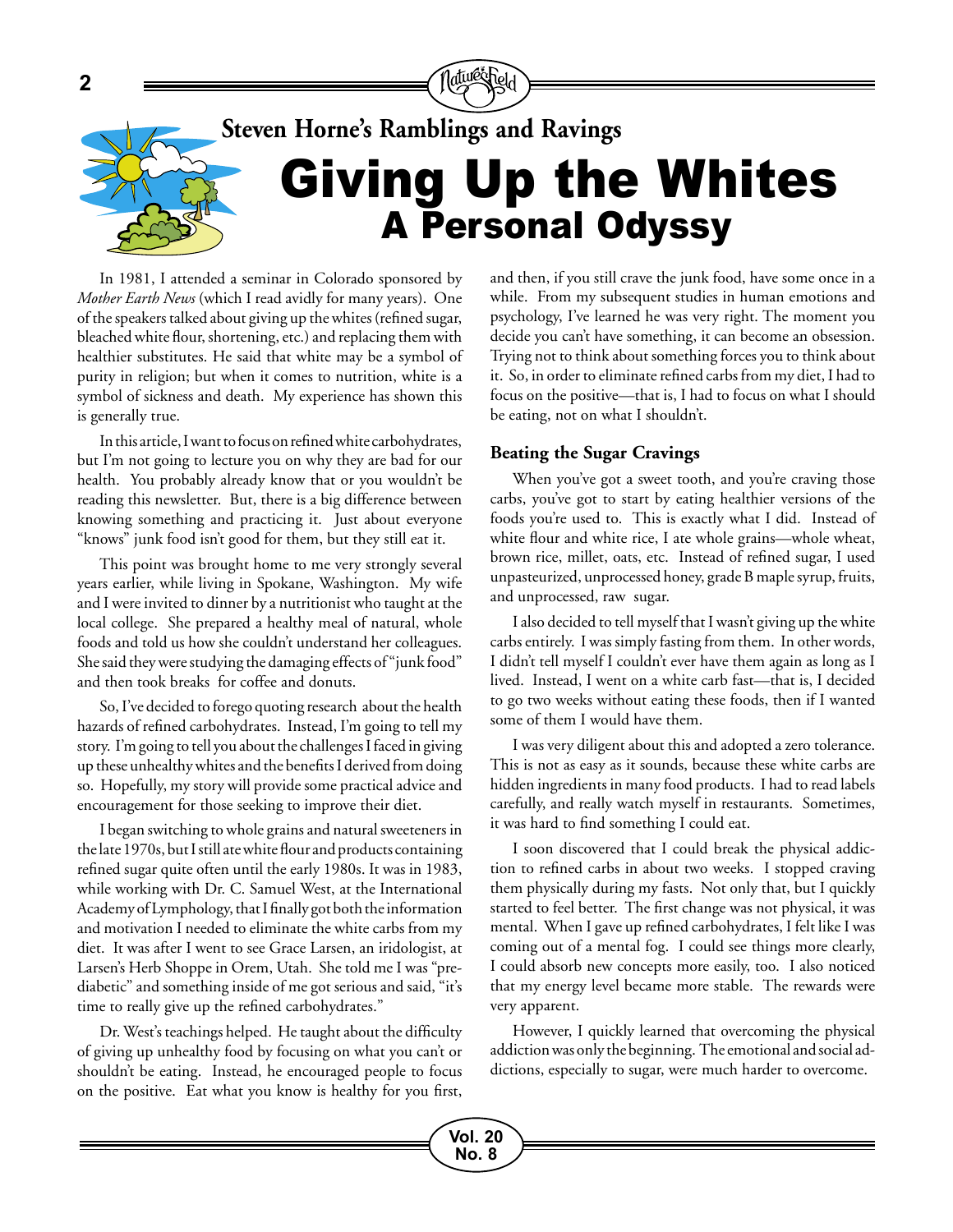

#### **Emotional Addiction**

Emotionally, we associate these refined carbs, especially sugar, with "good" times. We eat sweets on holidays, birthdays, celebrations, etc. Over time, I learned that the emotional craving for sugar is linked to a craving for sweetness and joy in one's life. I've also observed that I don't crave sugar when I'm "up" and feeling good about myself. Rather, I crave sweets when I'm "down" and feeling bad about myself. Eventually, I came to regard these cravings as a desire for self-punishment rather than reward.

I discovered this by following another suggestion of Dr. West. He taught, "It's not what you do once in a while, it's what you do every day that counts." He said that if you would eat healthy for a period of time and then get the urge to binge, then really binge. He said that you would get so sick, that you'd think twice before eating the food again.

This is exactly what I would do. When the emotional urge to "pig out" on sweets would come I would indulge in it to the fullest. My mental clarity would disappear, my energy level would get a temporary boost followed by a rapid "let-down." I began to become keenly aware of how "bad" these foods actually make us feel. It's just that we eat them so regularly that we don't realize that we're feeling bad. The complete fasting, and the occasional binge, allowed me to clearly see how these foods affected me in a negative way and more and more I began to choose to "feel good" rather than "feel bad," which made it even easier to resist temptation. This reinforced my ability to see sugar, not as a reward, but as a form of self-punishment.

I've used this same technique to help other people overcome bad food habits. For instance, in helping people with dairy allergy give up milk, I've told them to fast from it for a couple of weeks with the reward that they'll get to eat all the ice cream they want when the two weeks are up. When they've gone without the dairy for two weeks and they eat it again, their symptoms flare up and it gets easier for them to resolve to go without the dairy.

I remember the day that I realized I had won my battle with emotional addiction to sugar. I got a craving that day for donuts and I hadn't had any sugar or refined carbs in a while, so I decided to indulge myself. I went to a donut shop in Provo, Utah where I was living at the time and ordered a bunch of donuts. I took one bite, and all I could taste was refined sugar, white flour and shortening. The taste was so bland, that I couldn't eat another bite. In fact, for several years I never touched the stuff. I wasn't even tempted. After turning down cake and ice cream at an office party once, someone told me, "you have a lot of willpower." I replied that it didn't take willpower to avoid eating foods you don't like, and that's exactly how I felt.

#### **Social Addiction**

The hardest part of the journey was overcoming the social addiction. I remember clearly going to a friends house and being offered a piece of homemade cake his wife had made. I turned it down, and my friend seemed offended. He suggested I was becoming fanatical. That hurt, and almost made me cave in on my resolve. If Grace Larsen's words, "you're pre-diabetic" hadn't been ringing in my brain, I probably would have.

Having been raised in a family where we didn't drink, smoke, drink coffee or cola drinks, let alone take drugs, I had never been able to understand the problems an addict faces when overcoming an addiction. I really had empathy after that. It's hard to have friends view you as unreasonable, fanatical or self-righteous, just because you're trying to do something for your own health. It has helped me learn to be gracious, and to tell people "no thank you" when offered something I don't want, without needing to offer any explanation, I simply say, "I really don't care for any right now, thank you."

For about six years, I never ate sugar, and rarely ate white flour or white rice. I had great energy, incredible mental clarity, was quite resistant to stress, and rarely got physically sick. I also had no problems with excess weight. After about ten years, however, I started backsliding. It was partly emotional, but mostly it was the social addiction. I decided I didn't want to be such an odd-ball and started eating some of these products now and then for social reasons (sort of like a social drinker). My health suffered as a result. I gained weight, and my mental clarity and stamina diminished.

So, now I'm back on the policy of zero tolerance for refined carbs. I'm again shunning the whites like an alcoholic who knows if he or she takes that "one drink" they could be back on the road to full blown drinking again.

Personally, I'm convinced that refined sugar is an addictive drug. Like any drug, it enslaves the user and slowly saps away their health. If you don't believe me, then just give it up cold turkey—don't eat any refined carbs at all. You'll rapidly learn how addicted we have become to the "whites." Are you ready to join me in breaking the addiction?

**Steven H. Horne is a professional member and past president of the American Herbalists Guild, a certified iridologist with the International Iridology Practitioners Association, and a gifted teacher and consultant in the field of natural health care. He is president of Tree of Light Publishing.**

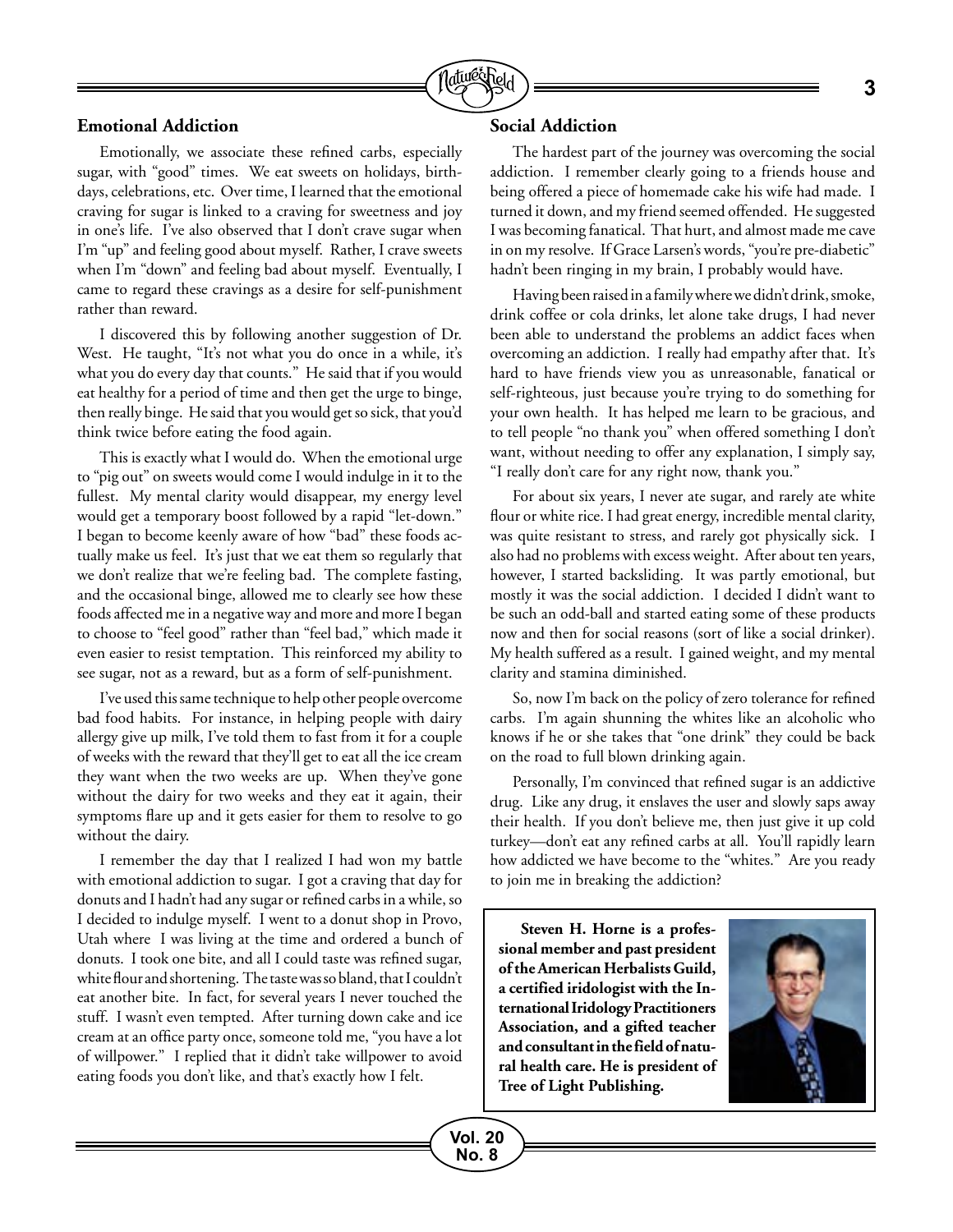

#### **Hydrocortisone and Weak Adrenals**

 *I have an 82 year old woman that I am going to go see today. She is currently on a prescription for Cortef (hydrocortisone). She is always exhausted and was diagnosed a few years back with weak adrenals.* 

 *I'm thinking get her off the medication—slowly of course. Would the best approach be to do adrenal support along with nervous fatigue formula while weaning off the drug?* 

 *Anything else for the chronic fatigue? She is currently taking a collagen supplement for the amino acids.*

 *John*

The adrenals produce a hormone called cortisol that reduces inflammation in the body. Hydrocortisone is a synthetic mimic of this hormone, so it would make sense to support her adrenals so they could produce more cortisol on their own. Since she has been diagnosed with weak adrenals, using Adrenal Support would make a lot of sense. I am also having some really amazing results with Suma Combination and Adrenal Support for severe fatigue. Adaptamax is another formula that may help with the weak adrenals.

There are also some herbs that have a cortisol-like action or influence cortisol in the body. These herbs include licorice (which prolongs the life of cortisol in the blood by inhibiting its breakdown), yucca (which has a natural anti-inflammatory action similar to cortisol), and wild yam (another cortisol-like anti-inflammatory). Turmeric has also been shown to have a cortisol-like action. Which of these herbs is best depends on what her other symptoms are.

It is possible to wean someone off of medications, but you can't take them off their medications, only a doctor can do that. If they want to try to get off their medications, then you can support them by giving them the herbs and allowing them to experiment with backing off on the dose of their medications. Many people have been able to wean off these anti-inflammatory drugs.

I would also work on issues like environmental allergies and heavy metal toxicity, but very slowly. Usually you will see elevated eosinophils (EOS) and basophils (BASO) in chronic fatigue conditions when the toxins are the driving force behind a slight viral load. Serum glutamic pyruvic transaminase (SGPT or ALT) and serum glutamic oxalacetic transaminase (SGOT or AST) usually decrease in this situation.

To start a gradual cleansing process, I would start her on the Lymphatic Drainage Formula in water sipped slowly throughout the day. Cellular Energy may also be helpful.

#### **Lymphocytes**

*Will echinacea raise lymphocytes? Edna*

Before selecting a remedy to try to raise lymphocytes, it is wise to examine underlying causes. Lymphocytes help to destroy toxic metabolites of protein metabolism and originate from lymphoblast in the spleen, lymph, glands, tonsils, bone marrow and thymus. Lymphocytes are usually decreased when there is adrenal dysfunction, immune deficiency, infection, flu, or in some cases, lupus. When lymphocytes are extremely low, it can indicate chronic viral infection.

The best remedy will be determined by discovering the cause, but in general, I would use Immune Stimulator and Protease Plus between meals rather than echinacea. Echinacea is usually needed when lymphocytes are too high.

#### **Bilberry for Diabetes**

*Is Bilberry listed as a corrective for high blood sugar strictly to protect the eyes or does it also have a direct effect on sugar levels? If so, how? This specific person's problem is adrenal/liver related, not pancreatic.* 

#### *Sunshine*

Bilberry does help blood sugar problems directly. It helps cells become more receptive to insulin. It also helps with many of the side effects of diabetes such as degeneration of the eyes (diabetes is the leading cause of blindness) and circulatory problems (bilberry helps tone and protect blood vessels).

Although bilberry also helps protect liver cells, blood sugar problems that are liver related would probably respond better to the SF formula. This blend helps emulsify fats and reduce congestion in the liver. The Suma Combination helps with indirect insulin control through the adrenals.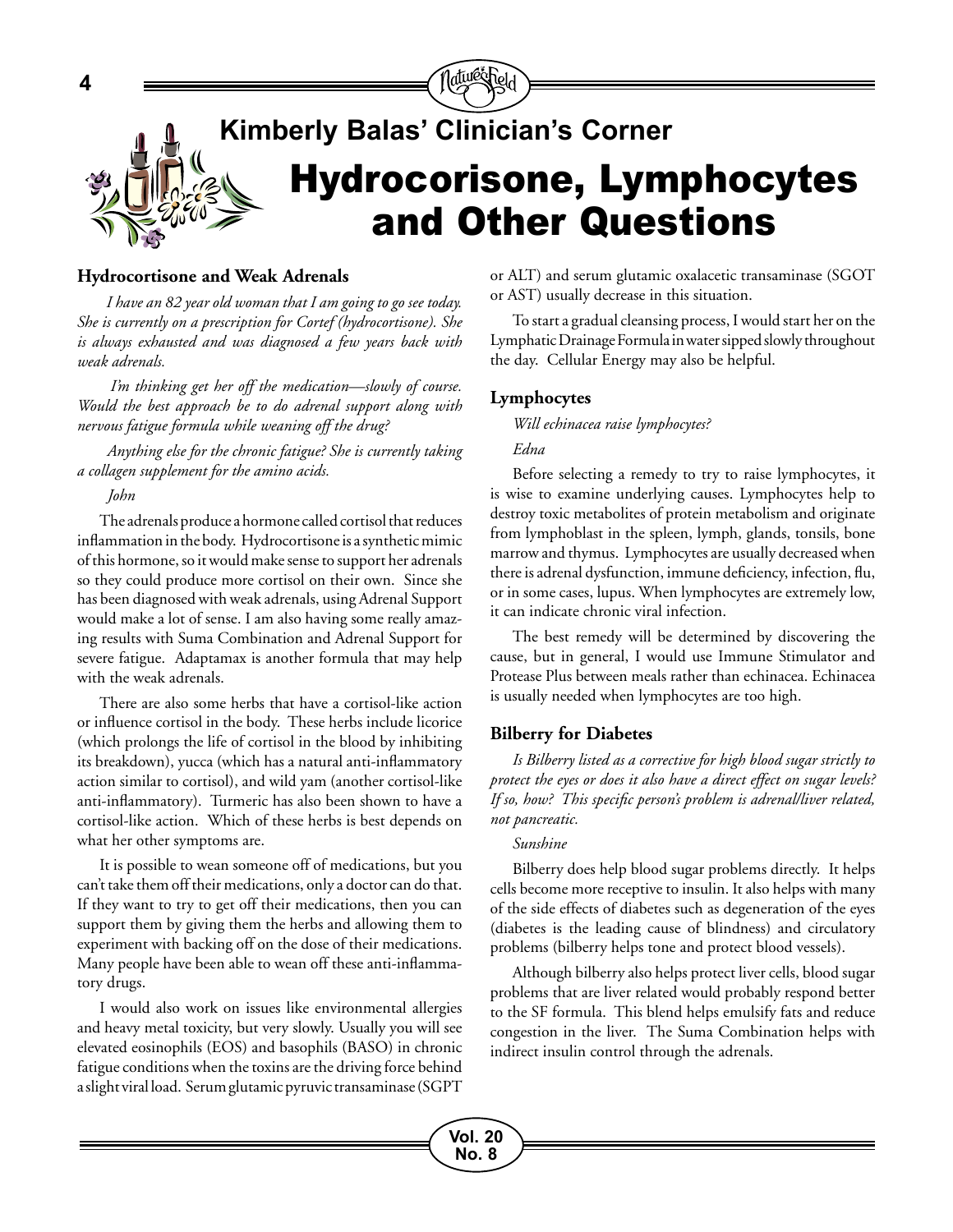

#### **Splenda versus Stevia**

*I was at a meeting last night with an ND who told us not to use stevia because it contains compounds that get stored in the liver and they do not know long term side effects of this. Also, he said that no country other than the US allows the sale of stevia. He also said that NSP Distributors should be aware that there are many products that contain stevia as an ingredient. He said we should use Splenda, but I thought this was chlorinated and could cause problems. This person said Splenda was an all natural product from sugar cane, with no contraindications.*

#### *Kny*

There are obviously different kinds of NDs, some of which are very medically-oriented. I disagree with this person's information. Sorry to disagree but this is incorrect information. The rabaudicides in the stevia allow it to pass through the pancreas and liver without detriment. They use a hexane gas and chlorination process on sucralose (splenda) and it can shrink the thymus and also cause kidney stones due to the way it reduces bicarbonate ion production. There is tons of research to back this up.

#### **Fluid in Ear**

*Every time I lean over or turn my head a certain way, I can hear water or fluid in my right ear. I can't get rid of the sound and it is driving me mad. Yesterday, I took 12 AL-J capsules five times and took some Fenugreek and Thyme for good measure—it didn't touch it. I've never heard of anything like before. I haven't been swimming, so I can't image what is causing it. Any suggestions?*

#### *Christine*

The root cause of fluid build-up in the ear is usually lymphatic congestion that is affecting the Eustachian tubes that drain the inner ear. My favorite formula to use for this is EW. The eyebright in this formula helps to open the Eustachian tubes, and the other ingredients help reduce inflammation and fluid buildup. Generally, you take about two capsules every two hours until the problem clears up. I'd also work on the lymphatic system with Lymphomax or the Lymphatic Drainage Formula.

#### **Stabbing Pain in Back**

*I have a friend who is experiencing some depression. However, her main concern is a pain in her back. She said it feels like a stabbing pain by the right shoulder blade, like she's been stabbed and the knife is still in there. She can feel it all the way through to the front of the throat. She has had this for months and is wondering if it is emotionally related or if it is a physical thing. How can this be determined?* 

*Lillyanna*

It can be both emotional and physical. The area you are referring to is a gall bladder referral point and often signifies something is wrong with the gallbladder. This may be both physical and emotional. Depression is often linked to problems with the liver, so it's very possible there is a need for a flushing of the gallbladder.

Emotionally, the gall bladder deals with anger and resentment. In other words, "what is galling her?" Depression is often repressed anger. Has someone she trusted betrayed her, i.e., "stabbed her in the back?" The fact that it feels as if it goes to the throat could mean that she isn't able to speak about her feelings or speak up for herself. What is not being spoken that is building up inside of her?

Physically, she could try flushing her gallbladder with some Gall Bladder Formula. She could also take some Epsom salt baths and spray Nature's Fresh over the area. It is also possible she is overacidic, so doing things to alkalize her body may also help.

Emotionally, the color blue is good for the throat area. The person can wear blue around their throat or drink water from a blue-colored glass. Using lavender oil can help open up the person's ability to see what is happening.

#### **Rash on Arms and Legs**

*My son woke up with these tiny little bumps all over his arms and legs yesterday morning. None on his torso or face, just the extremities. They don't seem to really bother him, but I have seen him scratching a bit. They don't look inflamed or infected or even colored—just little bumps. Any ideas?* 

#### *Shari*

**Vol. 20 No. 8**

I had a similar situation and this is how I handled it. My daughter came home from gymnastics with a rash in the quad on her left leg. I was racking my brain trying to figure out why and finally gave up trying. I just sprayed Nature's fresh on it, then followed that up with Golden Salve at night mixed with a little (1/2 capsule) of Histablock. Next morning the rash was almost gone and after one more application it was totally gone. Everyone in my house gets to be a science project!

**Kimberly Balas is a board certified naturopath and an instructor for NSP's NHC program. She is also a board member and a certified iridology instructor with the International Iridology Practitioners Association (IIPA). She is available for personal consultations in her Melbourne, FL office or by phone (321-725-7731).**

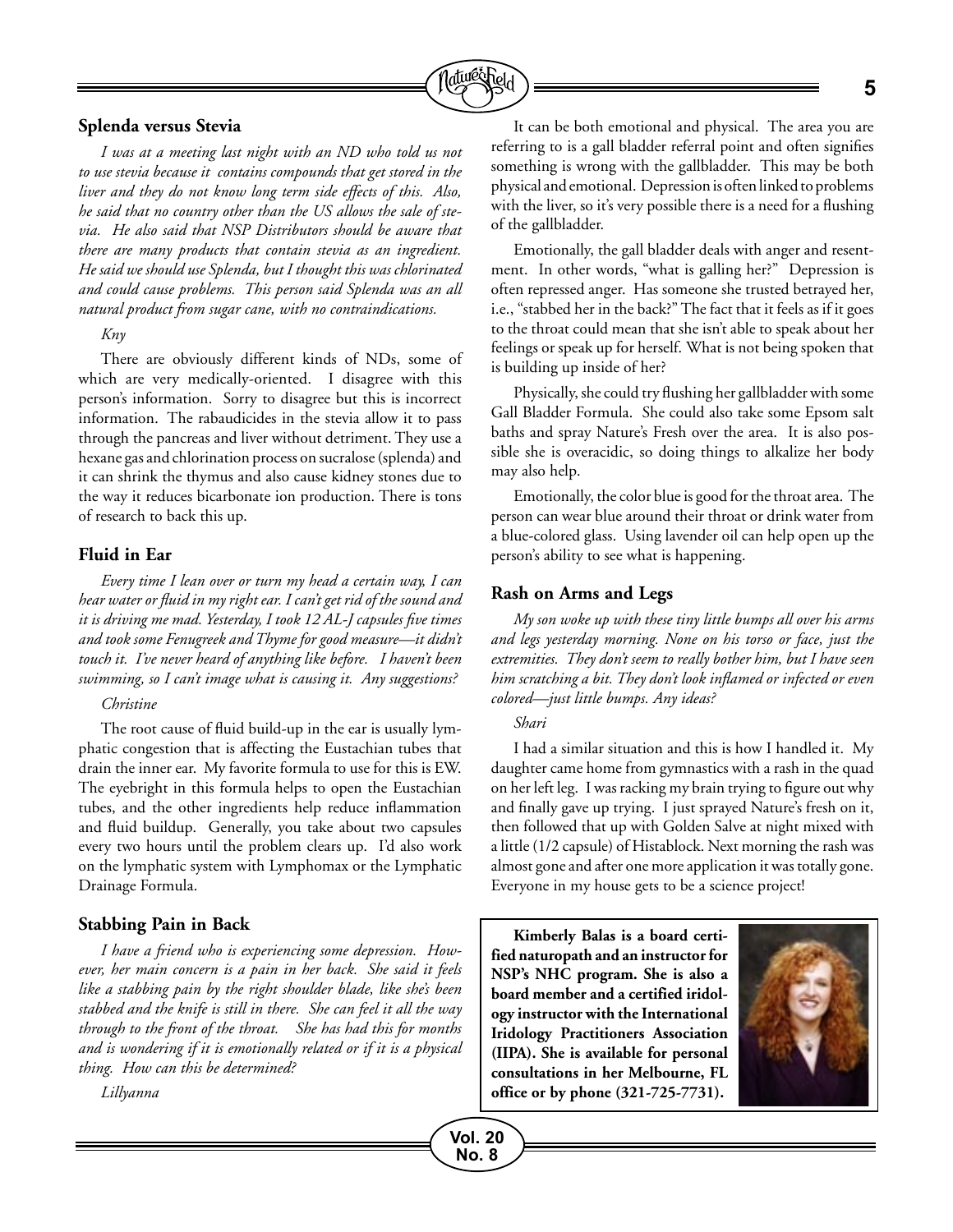

# **Hyperinsulinemia**

### **Metabolic Syndrome X: Hidden Cause of Many Health Problems**

Research has recently brought to light a previously hidden cause of many modern illnesses. Dubbed *metabolic syndrome X*, this condition involves excessively high levels of a hormone called insulin, a condition known as *hyperinsulinemia*.

It is well known that insulin deficiency produces a condition known as diabetes, but, in reality, very few cases of diabetes involve a lack of insulin production, Only type I diabetics (10- 15% of cases) have low insulin production. In most cases of diabetes (type II), insulin is produced in excess, but isn't working due to cellular resistance. This means that type II diabetes is automatically associated with syndrome X or hyperinsulinemia.

Even if a person doesn't have diabetes (insulin resistance), high levels of insulin in the blood stream cause serious health problems. Too much insulin is also linked to high blood pressure and arteriosclerosis. Excess insulin is a bigger risk factor for cardiovascular disease than excess cholesterol. So metabolic syndrome X increases the risk of heart attack and stroke.

Hyperinsulinemia is also a major cause of obesity, because insulin causes the body to store more fat. It also disrupts sodium metabolism, so it increases water retention. By depressing neurotransmitters in the brain, it contributes to depression. In women, 75% of all cases of polycystic ovarian syndrome are related to too much insulin.

In the initial stages, producing too much insulin causes a rapid lowering of blood sugar levels, which causes hypoglycemia or low blood sugar. This increases the craving for sweets and stresses other hormone systems. It interferes with the conversion of thyroid hormones T-4 to T-3 which can result in functional hypothyroidism. Another negative effect is a rise in cortisol production from the adrenals. This reduces one's ability to cope with stress, lowers the immune response and eventually exhausts the adrenals. Excess cortisol contributes to rapid aging.

If you want to know for sure if you have syndrome X, you could have lab tests run to check your insulin levels. (Fasting levels of insulin should be below 10 units.) However, there is an easier way—measure your waist and hips. Abdominal fat is a good indicator of excess insulin production. Check your circumference at the navel and at the widest part of your hips. In men, if your waist measurement is larger than your hips, you've probably got high insulin levels. In women, the waist should be less than 80% of the hip measurement.

Hyperinsulinemia is caused by too many simple carbohydrates with too little protein. Low fat diets and diets high in saturated fats also contribute to the development of this problem. Low glycemic carbohydrates are complex carbohydrates

#### **For Educational Purposes Only** | Distributed by:

Seek appropriate professional assistance for all serious health problems. Handout prepared by Tree of Light Publishing P.O. Box 911239, St. George, UT 84791 (www.treelite.com) ©2004 May be reproduced provided it is not altered in any way. that trigger less insulin production. So, consuming low glycemic carbohydrates in proper balance with high quality fats and proteins is the first step to overcoming hyperinsulinemia.

Resistance exercise trains muscles to take up glucose without the need for insulin, thereby decreasing insulin requirements. After just five days of no exercise, insulin resistance increases. Thus, a program of muscle building exercise (at least three times per week) will help Syndrome X and reduce the risk of heart disease, diabetes and obesity.

Transfatty acids, found in margarine and vegetable oils, and saturated fats increase cellular resistance to insulin. Most vegetable oils are high in omega-6 fatty acids, but deficient in omega-3 fatty acids, which decrease insulin resistance. Avoid vegetable oils and hydrogenated fats (fries, chips, pastries, bagels, etc.) and use high quality fats like olive oil, butter and flax seed oil. It is also helpful to supplement the diet with CLA and/or Omega 3 Hi EPA.

There are several minerals that help with hyperinsulinemia and insulin resistance. GTF Chromium and zinc are very important. Both are found in the formula Target P-14, which aids the pancreas and balances blood sugar levels. Magnesium is also important in metabolic syndrome X.

Another great herbal formula for syndrome X is HY-C. This Chinese formula is indicated where there is dryness (mouth, eyes, skin, etc.) coupled with frequent thirst and urination. It helps both hyperinsulinemia and the early stages of diabetes.

Blood Sugar Formula comes from India, the country where the first incidences of diabetes were recorded. Like HY-C, it balances blood sugar levels and is helpful for both hyperinsulinemia and insulin resistant diabetes.

Where hypoglycemia (low blood sugar) is a problem, licorice root and HY-A can be helpful. These supplements balance blood sugar. Both stevia and licorice root are helpful for overcoming sugar cravings.

Balancing the diet, resistance exercise, and some well-chosen herbs and supplements can reduce insulin levels, reduce the risk of cardiovascular disease, aid in weight loss, and prevent diabetes. Consult a qualified herb specialist or natural health care provider to assist in developing the program that is right for you.

#### **Selected References**

*The Anti-Aging Zone* by Barry Sears, Ph.D.

*Syndrome X: Overcoming the Silent Killer That Can Give You a Heart Attack* by Gerald M. Reaven, et. al.

*The Insulin-Resistance Diet: How to Turn Off Your Fat-Making Machine* by Cheryle R. Hart, M.D., and Marry Kay Grossman, R.D.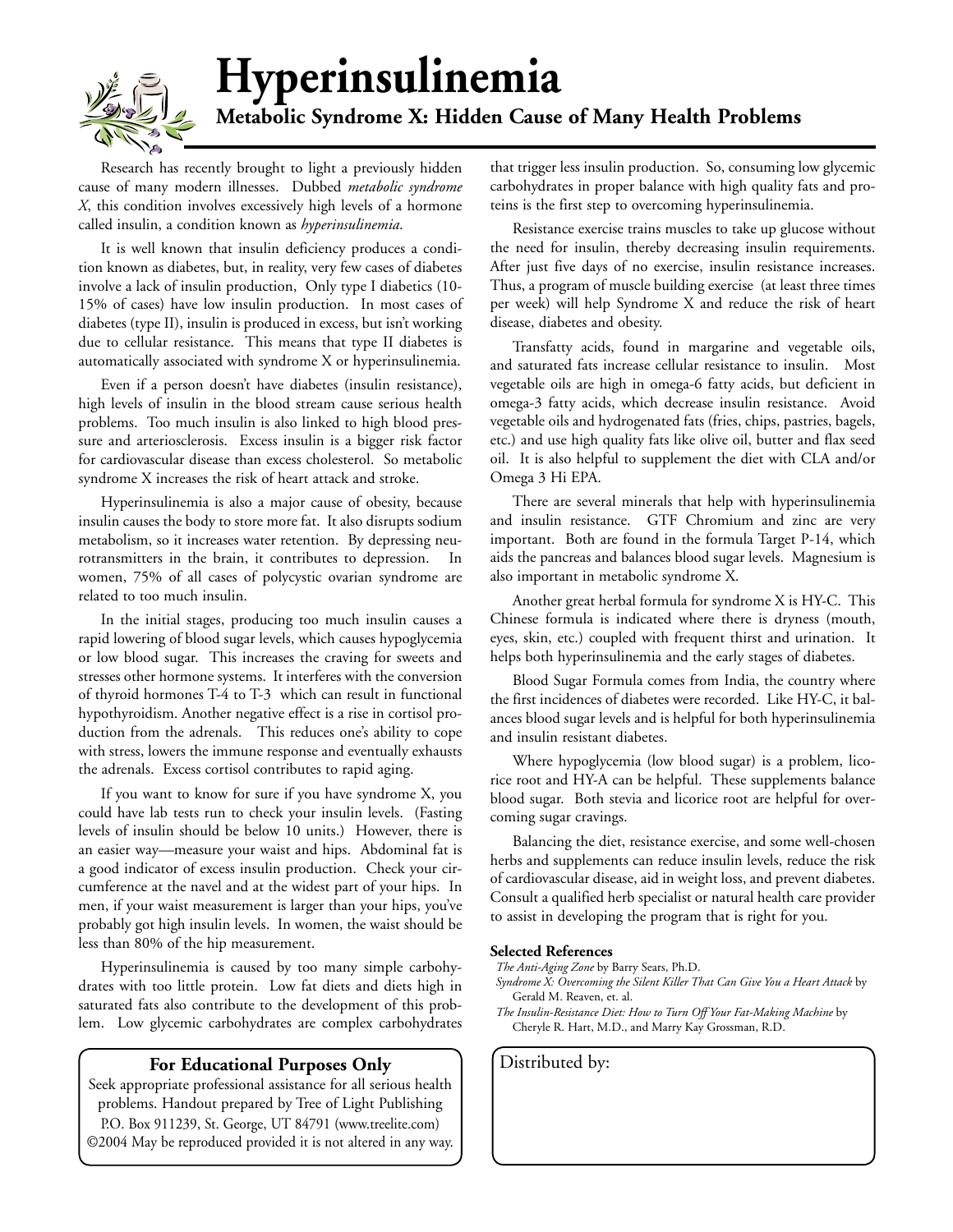# **Blood Sugar Formula**

**Ayurvedic Formula for Balancing Blood Sugar**

Ayurvedic medicine is a system of healing from India that has proven itself over the course of thousands of years. India was the first country to identify and treat diabetes, so Ayurvedic medicine has a long history of dealing effectively with blood sugar imbalances. Blood Sugar Formula, formerly sold under the name NBS-AV, is a traditional Ayruvedic combination of herbs for treating diabetes. The formula also helps metabolic syndrome X or hyperinsulinemia, the forerunner to type II or adult onset diabetes.

Here is a breakdown of the herbs in this formula.

#### **Gymnema**

*Gymnema sylvestre* leaves have a long history of usage in India for diabetes. The leaves have the remarkable property of blocking the sweet taste buds. After chewing on gymnema leaves, sugar tastes like sand and a chocolate bar tastes like mud. Not only does gymnema block the taste of sugar, it prevents or inhibits absorption of sugar in the small intestines. Gymnema reduces the need for insulin, which gives the pancreas a rest and aids its ability to heal. Research even suggests the plant may help a damaged pancreas recover its insulin-making ability.

#### **Turmeric**

*Curcuma longa***,** or Indian turmeric, is a rhizome used for various liver problems. It stimulates bile flow, protects the liver, and has an anti-inflammatory action. The liver works with the pancreas and adrenals to help maintain balanced blood sugar levels.

#### **Neem**

*Azadirachta indica* leaf, or Neem, is an astringent that is becoming increasingly known in the West for its ability to clean the teeth and tone up the gums in gum disease. It also has an effect of toning the gastrointestinal system, and reduces fever and inflammation. Neem has a blood sugar lowering effect.

#### **Enicostemma**

*Enicostemma littorale*herb has been shown in experiments to cause a significant reduction of blood sugar in diabetic animals. This herb is also antibiotic and is used against malaria.

#### **Picrorhiza**

*Picrorhiza kurroa* root has immune stimulating and hepatoprotective properties, as well as possessing antibacterial and antiviral properties. It also relaxes muscle spasms. It has a his-

#### **For Educational Purposes Only** | Distributed by:

Seek appropriate professional assistance for all serious health problems. Handout prepared by Tree of Light Publishing P.O. Box 911239, St. George, UT 84791 (www.treelite.com) ©2004 May be reproduced provided it is not altered in any way. tory of use for digestive problems, fever, hepatitis, and various inflammatory diseases. This root also improves blood circulation and reduces cholesterol.

#### **Kino**

*Pterocarpus marsupium* gum, called Kino, is very useful for diabetics and lowers cholesterol, also exhibiting hypoglycemic action.

#### **Fenugreek**

*Trigonella foenum-graecum* seed, or fenugreek, has a soothing effect on the digestive system. Fenugreek has an antidiabetic effect and it also helps to lower cholesterol levels. It reduces inflammation in the body.

#### **Bael**

*Aegle marmelos* leaf, also known as bael, contains a sitosterol, a type of compound that lowers blood cholesterol. The herb is used in Ayurvedic medicine for constipation and diarrhea.

#### **Andrographis**

*Andrographis paniculata* herb is known as the "king of bitters." This tells you that the liver benefits from the herb and the gallbladder, also. This herb is used for general debility and convalescence.

#### **Momordica**

*Momordica charantia* fruit/bark has also been used in China for reducing blood sugar.

#### **Jambolan**

Jambolan are the seeds of *Syzygium cumini.* The herb is a traditional remedy for diabetes and other diseases of the pancreas. It is also used for constipation and gastrointestinal problems.

#### **Cyperus**

*Cyperus rotundus* tuber, "nut grass," is a liver tonic and helps to counteract indigestion.

#### **Selected References**

*CRC Handbook of Ayurvedic Medicinal Plants*, L. D. Kapoor

*A Manual of Materia Medica and Pharmacology*, David M. R. Culbreth, Ph.G., M.D.

*HerbalGram*, #26, 1992

*The Garden of Life: An Introduction to the Healing Plants of India* by Naveen Patnaik

*PDR for Herbal Medicines* by Medical Economics Company